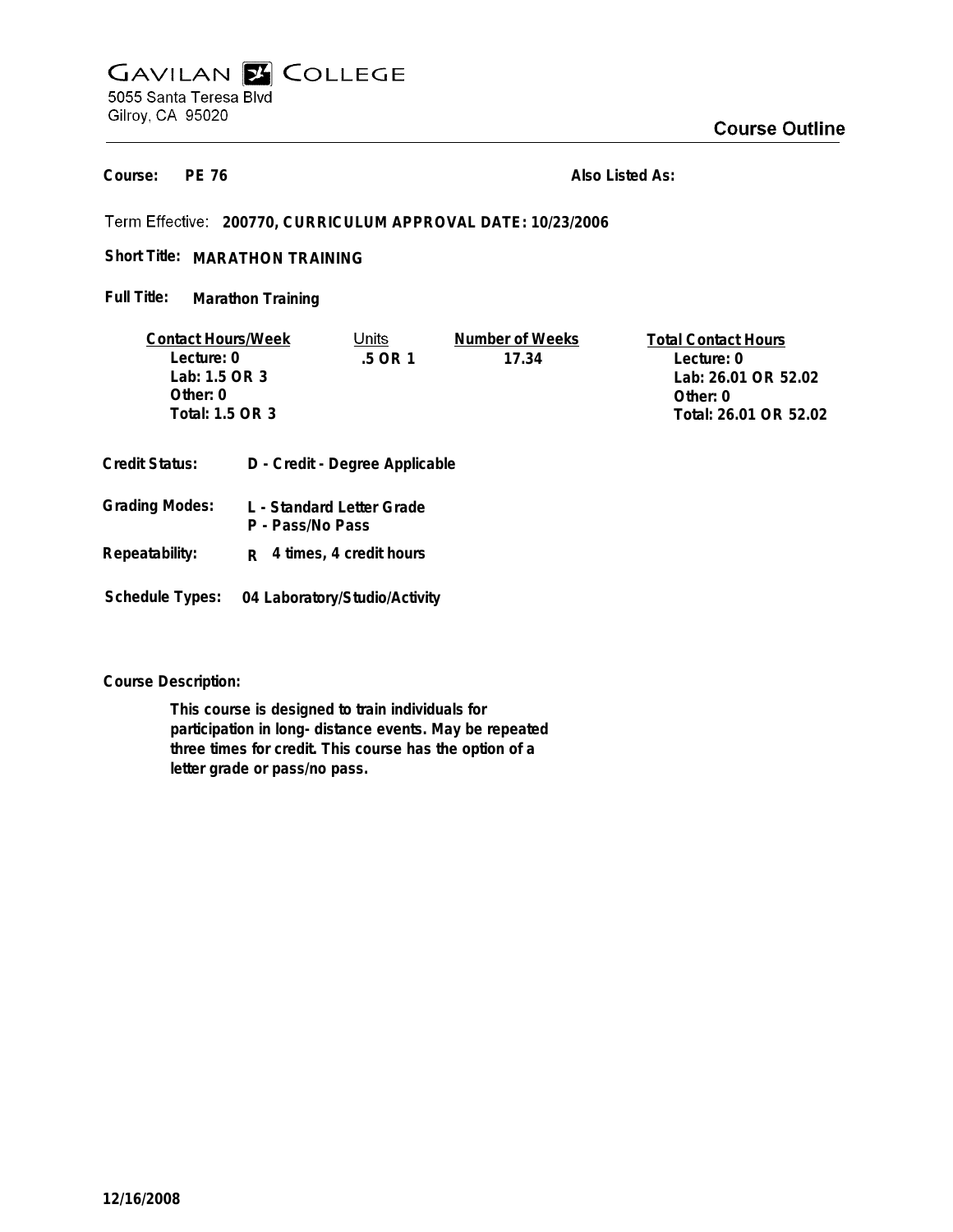**ARTICULATION and CERTIFICATE INFORMATION Associate Degree: GAV E1, effective 200770 CSU GE: CSU E1, effective 200770 IGETC: CSU TRANSFER: Transferable CSU, effective 200770 UC TRANSFER: Transferable UC, effective 200770 PREREQUISITES: COREQUISITES:**

**STUDENT LEARNING OUTCOMES:**

**1. The student will be able to demonstrate at least three types of running conditioning programs and apply them to their workout routine. ILO: 7,6,4 Measure: performance, instructor observation 2. They will be able to describe the biomechanics of running form and determine if changes would be beneficial to them. ILO: 2,7,1 Measure: oral exam, discussion 3. The importance of taking care of one's body - proper gear, nutrition, and injury prevention - will be recognized by the student. They will be able to explain changes made throughout the course. ILO: 6,7,2,1 Measure: demonstration, discussion 4. The student will identify an event they are training for and prepare by utilizing a variety of workouts. ILO: 7,6,4 Measure: performance based**

**TOPICS AND SCOPE:**

**Curriculum Approval Date: 10/23/2006**

**Students who repeat the class will have the opportunity to improve their time, increase their distance, and/or improve their form. The student's skills or proficiencies will be enhanced by supervised repetition and practice.**

**1.5-3 Hours**

**Orientation of course requirements. Discuss with each individual their goals for the class.**

**Students will identify the event that they are training for. 3-6 Hours**

**Presentation on running gear; including correct shoe selection, appropriate running attire, and protection from the elements. Participate in workout routines.**

**Students will be able to explain the benefits of synthetic versus cotton running attire. They will participate in individual or group workouts.**

**3-6 Hours**

**Demonstration and discussion on the biomechanics of running. Running form including gait analysis, foot placement, hand and arm movement, and posture will be presented. Running conditioning programs continue.**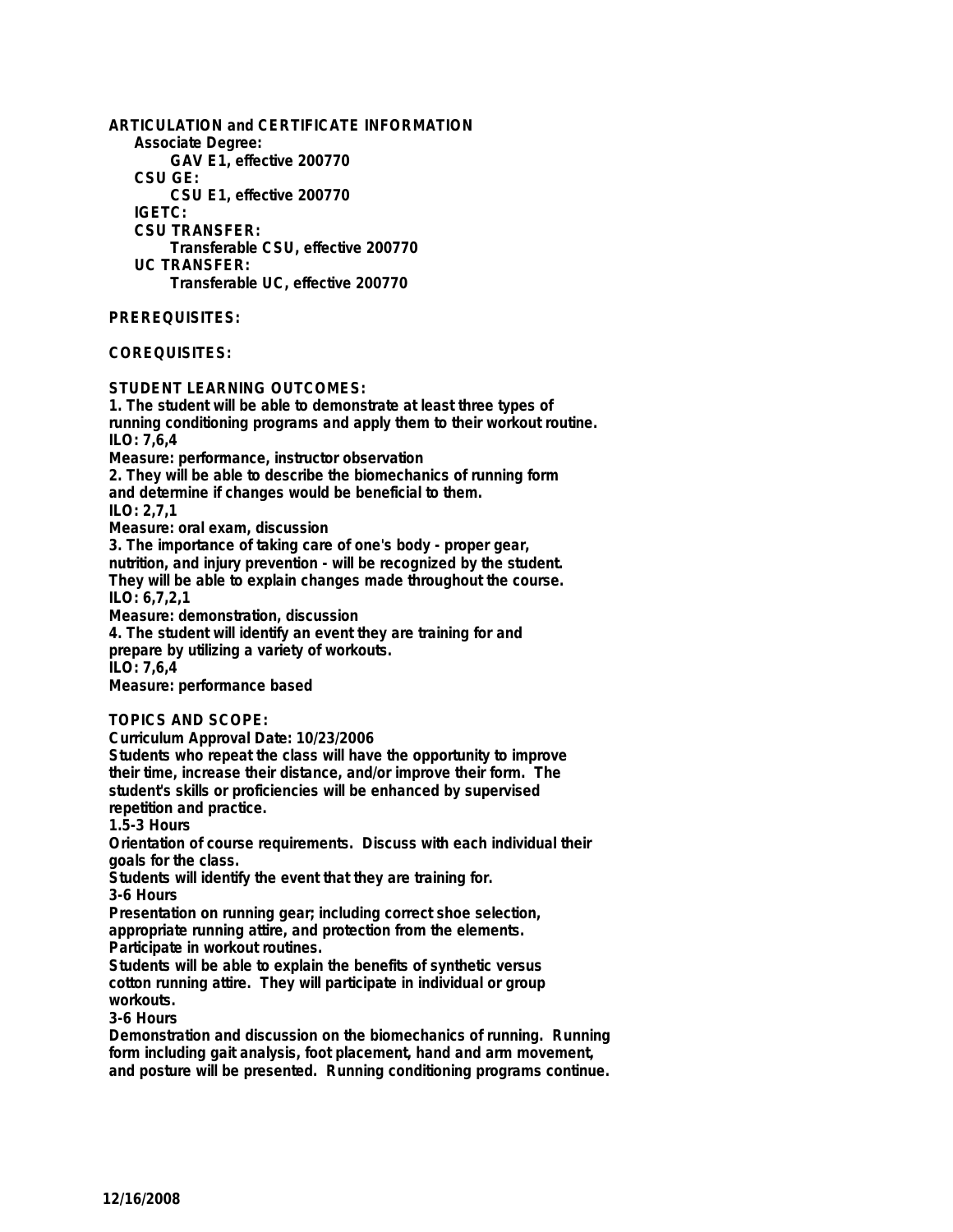**Students will participate in an analysis of their running form. 4.5-9 Hours**

**Students will continue working on developing their base mileage. Information on injury prevention will be presented. This would include the benefits of stretching, the need for rest, and recognizing injuries versus sore muscles.**

**Base mileage workouts will be completed by the student. 4.5-9 Hours**

**Presentation on various workout routines; such as track workouts, hill training, and tempo runs will be discussed. Students will continue their workouts, incorporating a variety or training methods.**

**At least two workout methods will be utilized by the student. 4.5-9 Hours**

Continue running conditioning program. Information on nutrition; **including fluid and nutrition during training and during the event, and the use of gels, energy bars, and sport drinks will be discussed. The benefits of cross training and weight training will be presented. Students will be able to discuss the importance of nutrition for the endurance athlete. They will participate in at least one cross training exercise.**

**1.5-3 Hours**

**Continue conditioning program. Motivation and the use of support groups will be explained.**

**Students will practice a variety of workout routines.**

**3-6 Hours**

**Continue conditioning program, including cross training, weight lifting, and long runs. Preparing for the event, including tapering and the week leading up to the event will be discussed. The need for recovery after the event will also be included. Students will participate in various workout routines.**

**2 Hours Final.**

**METHODS OF INSTRUCTION: Demonstration, small group participation, discussion.**

**METHODS OF EVALUATION:**

**This is a degree-applicable course, but substantial writing assignments**

**are NOT appropriate, because the course primarily:**

**Involves skill demonstrations or problem solving The problem-solving assignments required:**

**None**

**The types of skill demonstrations required:**

**Class performance**

**The types of objective examinations used in the course:**

**None**

**Other category:**

**Participation required.**

**The basis for assigning students grades in the course: Writing assignments:** 

**Problem-solving demonstrations: 0% - 0% Skill demonstrations: 40% - 60%**

**Objective examinations: 0% - 0% Other methods of evaluation:** 

**REPRESENTATIVE TEXTBOOKS:**